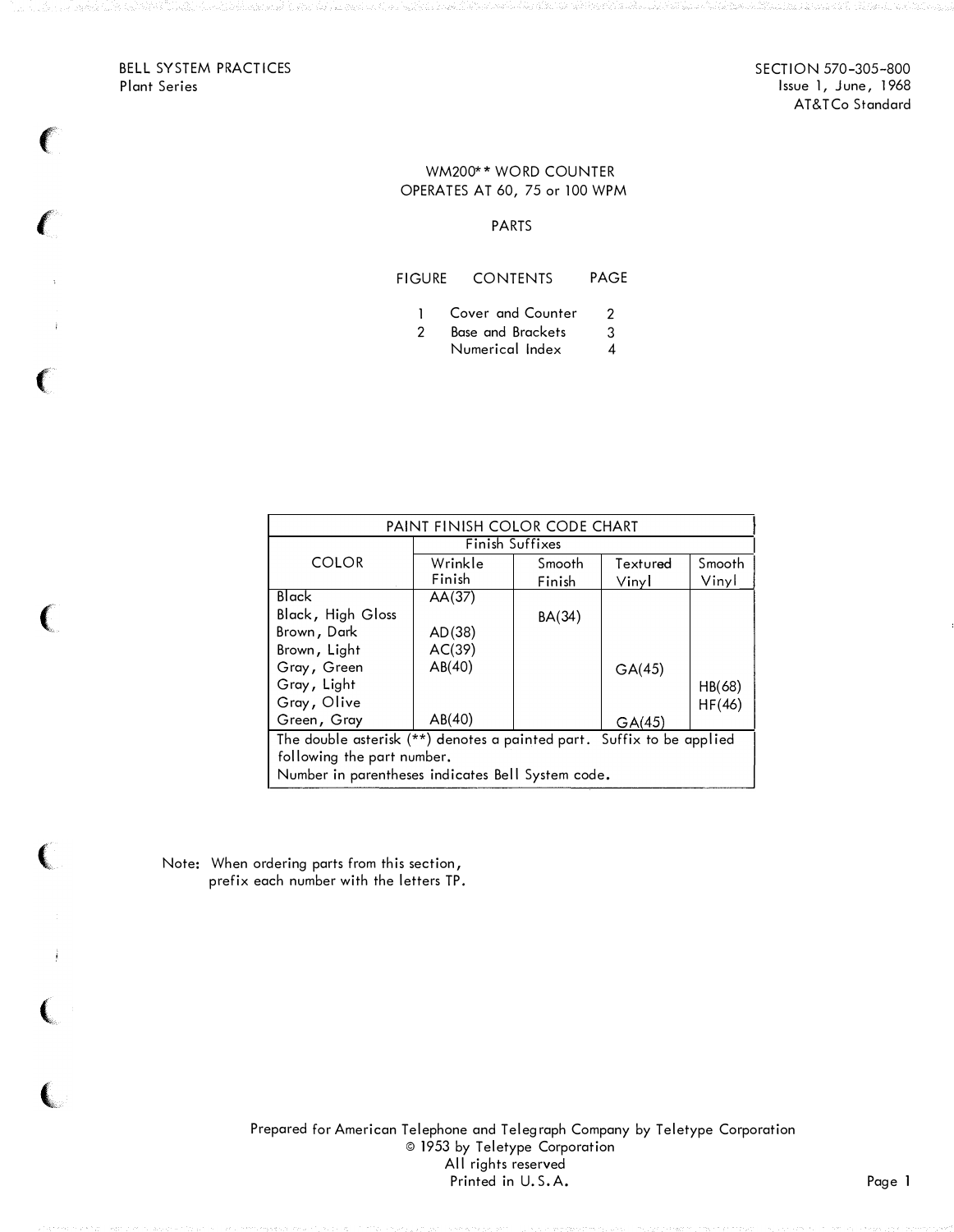

| <b>MOTOR &amp; GEAR CHART</b> |                      |       |                       |              |                    |              |            |              |
|-------------------------------|----------------------|-------|-----------------------|--------------|--------------------|--------------|------------|--------------|
| UNIT CODE                     | DRIVE<br><b>GEAR</b> | TEETH | DRIVEN<br><b>GEAR</b> | <b>TEETH</b> | AC<br><b>MOTOR</b> | <b>HERTZ</b> | <b>OPM</b> | UNIT<br>CODE |
| WM200**60                     | 122408               | 49    | 122410                | 41           | 139009             | 60           | 368        | 7.42         |
| WM200**75                     | 122424               | 54    | 122425                | 36           | 139009             | 60           | 460        | 7.42         |
| WM200**100                    | 136722               | 60    | 136723                | 30           | 139009             | 60           | 600        | 7.42         |

COLOR OF FINISH CODE-SPEED (WPM) WM200\*\*60

\*\*Refer to page 1 for finish suffix

FIGURE 1. COVER AND COUNTER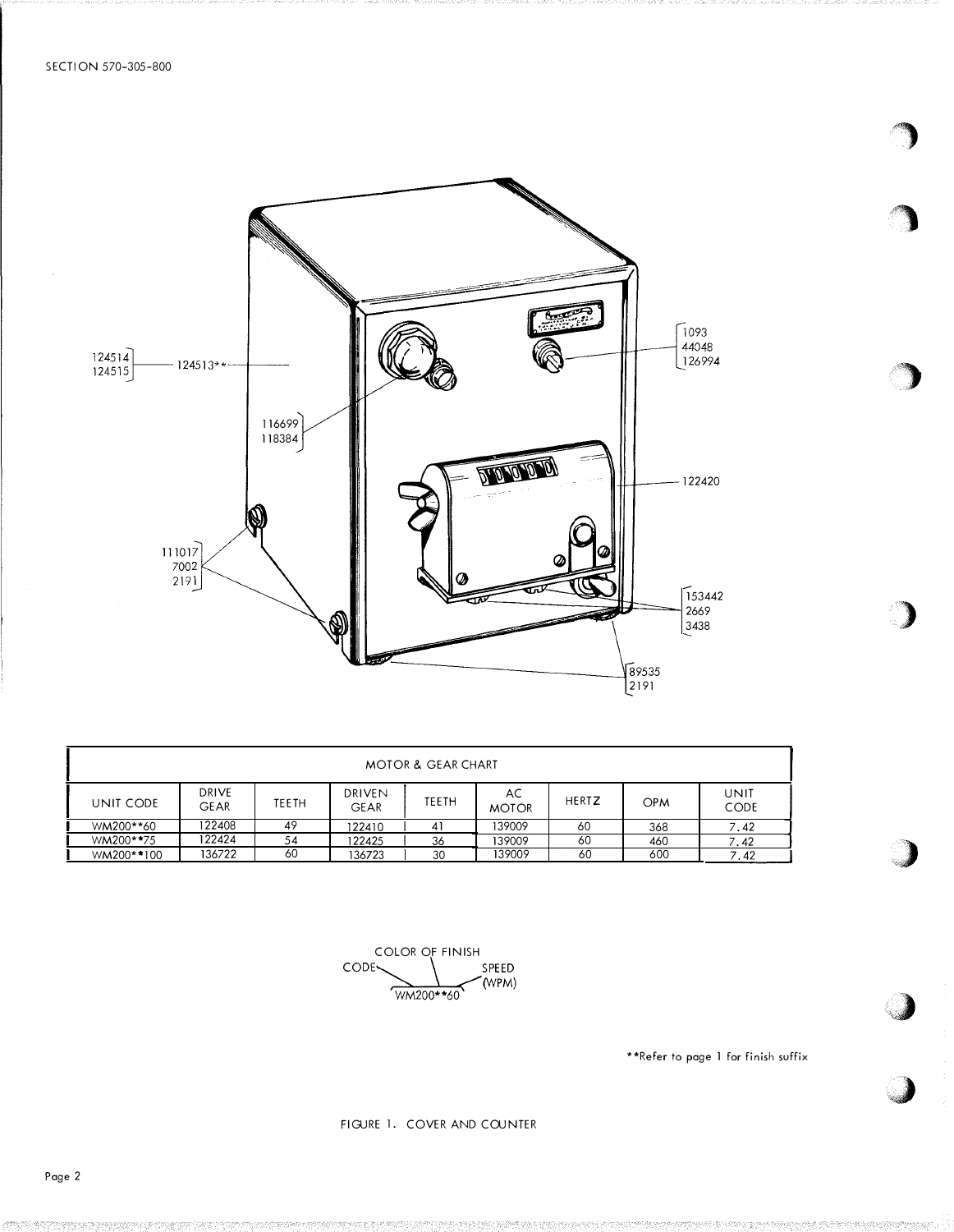

FIGURE 2. BASE AND BRACKETS